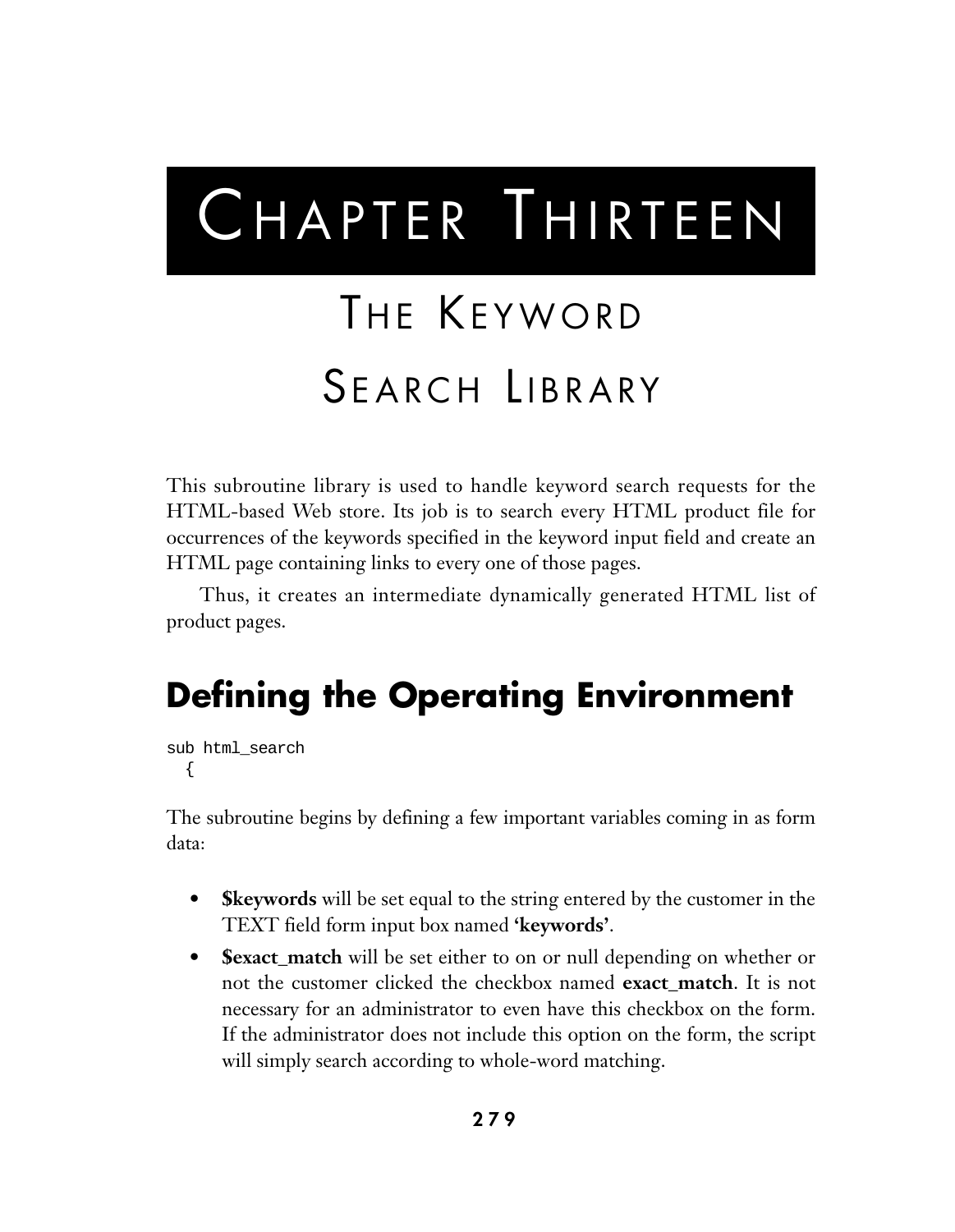#### **280 C HAPTER 1 3**

**• \$case\_sensitive** will similarly be set to on or null depending on whether the customer has clicked the checkbox named **case** sensitive. Again, the administrator may choose to not give the customer the option if she so chooses.

```
$keywords = $form_data{'keywords'};
$exact_match = $form_data{'exact_match'};
$case sensitive = $form data{'case sensitive'};
```
Then, **@keyword\_list** is created by splitting the **\$keywords** string on every occurrence of a space. Thus, all the keywords may be individually checked.



This script searches according to the "and" methodology. That is, every word (defined as characters separated by white spaces) must appear on the page searched for it to register a hit. The script does not support "or" searching.

```
@keyword_list = split(/\s+/, $keywords);
```
# **Displaying the HTML Header**

The HTML header for the results page is sent to the browser:

```
print qq!
<HTML>
<HEAD>
<TITLE>Search Results</TITLE></HEAD>
<BODY BGCOLOR = "FFFFFF" TEXT = "000000">
\langleUL>!;
```
# **Performing the Search**

Before going further, let us step back and see what the script needs to do in order to perform a keyword search. The routine needs to traverse the directory structure under **\$root\_web\_path** and in doing so, also parse the HTML files to see if they have the keywords we are searching for and, if a match is found, it must determine what the HTML titles are in order to build of a list of successful hits for the client.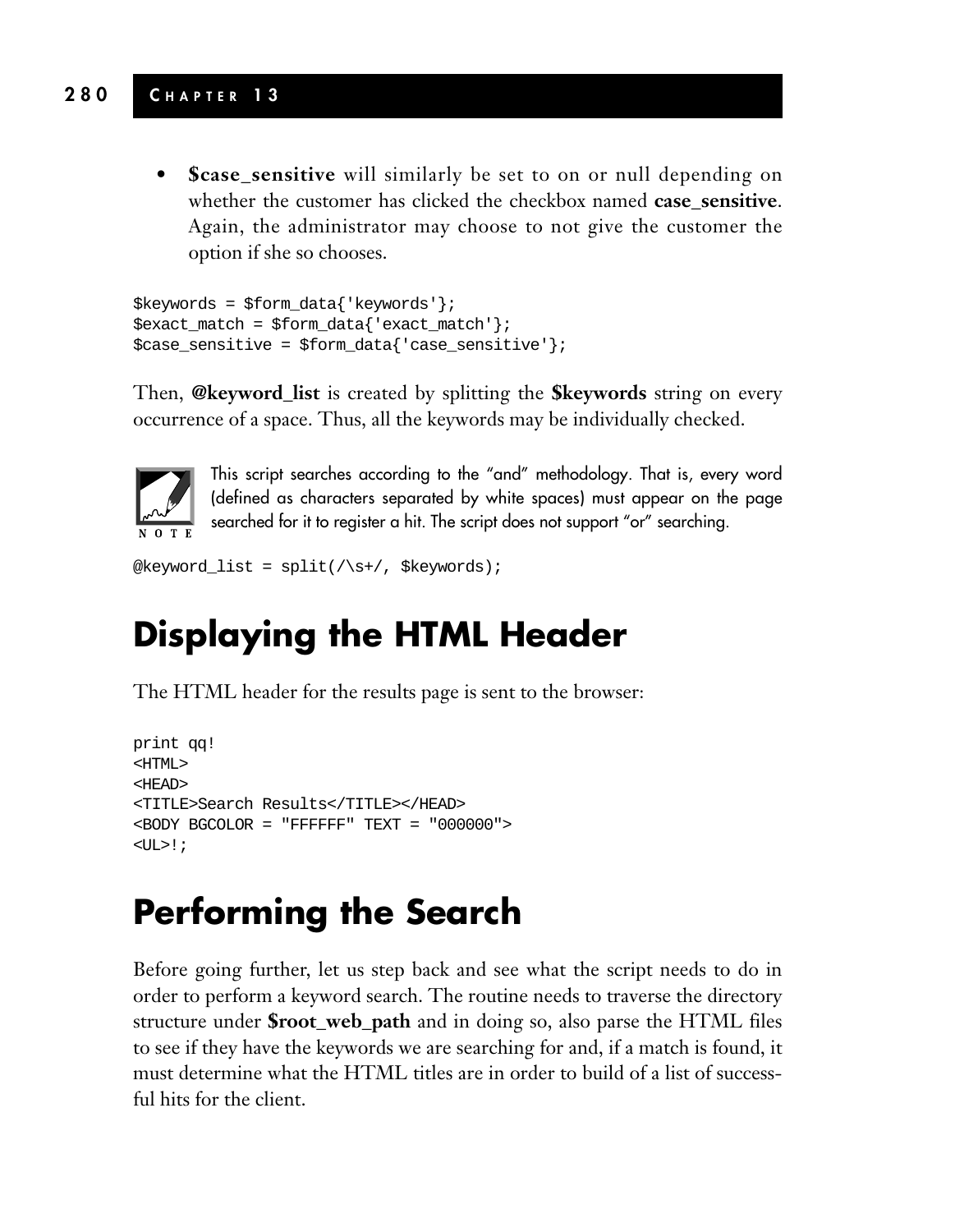As the script goes down a directory looking for entries, if it finds that one of those entries is a directory, then that directory is opened. This directory becomes the new directory to traverse. In order to keep traveling down the directory tree, the script needs to keep track of where it has been. An array called **@dirs** keeps track of thissearch by containing the already open directory names that the script has not yet finished searching. As a directory gets opened for searching, it is appended as a new

element to the end of the **@dirs** array.

The following code sets up the initial variables for the algorithm described above.

- **@dirs** is an array of directories that is used as a placeholder for going back up the directory tree when we run out of files to read in a subdirectory.
- **\$cur\_dir** is the current directory number as a reference to the element in @dirs for which directory we are currently reading. The directory handles in this program are referred to as the string **DIR** followed by the current directory number indicated by **DIR\$cur\_dir**.
- **number of hits** is the current number of successful hits found while searching the files. The number of hits is equal to the number of files that will be returned as matches for the keyword terms:

```
@dirs = ($sc_root_web_path);
$number_of_hits = 0;
\textrm{Scur} dir = 0;
```
We initialize the process by opening the directory handle using the reference **DIR\$cur\_dir** and the path that has been passed to the **@dirs** array. **\$end\_of\_all\_files** is a flag that when set to 1, will stop the searching routine since it means that we have finished searching every file in every directory that we can search.

```
$end of all files = 0;
opendir("DIR$cur_dir", $dirs[$cur_dir]);
```
The following while loop does not exit until the script is through searching all of the files. Within this top level while loop, there is a second level while loop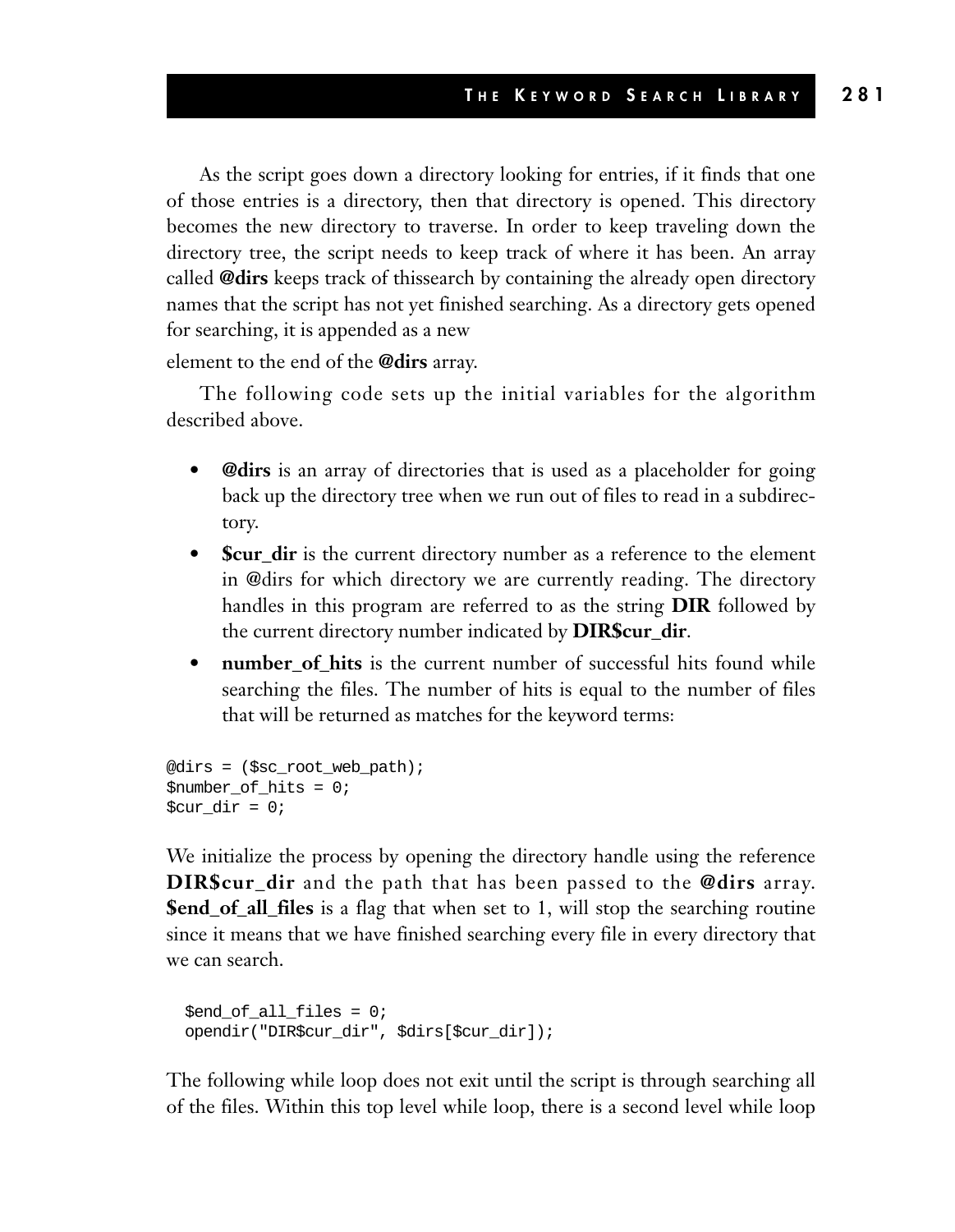that goes on forever unless the **last** command is encountered inside. It is inside this second while loop that the directory tree for HTML documents is traversed:

```
while (!($end_of_all_files))
  {
  while (1)
    {
```
First, the script grabs a reference to the next valid directory or filename into the **\$filename** variable. Next, **\$fullpath** is set to the current path plus filename:

```
$filename = &GetNextEntry("DIR$cur_dir",
            $dirs[$cur_dir]);
$fullpath = "$dirs[$cur_dir]/$filename";
```
Then, for the entry that was received, the routine goes through multiple cases and does dwhat is appropriate for those cases. Five basic cases are discussed further below.

#### **Case 1: No More Files in Current Directory**

In case 1, the file is NULL, but since there are still entries in the **@dirs** variable, the program goes back up the directory tree and continues searching in a previous directory where it left off. Specifically, this involves closing the current directory, subtracting one from the **\$cur\_dir** variable and then issuing a **next** command to force another iteration through the WHILE(1) loop again:

```
if (!($filename) && $cur_dir > 0)
  {
 closedir("DIR$cur_dir");
 $cur_dir--;
next;
 }
```
#### **Case 2: The End of the Search**

In case 2, there are no more filenames to search on, but the script has already been through all the previous entries in the **@dirs** array. Thus, the search must end. This is done by closing the current directory handle, setting the **\$end\_of\_all\_files** to one, and issuing the **last** command to break completely out of the WHILE(1) loop: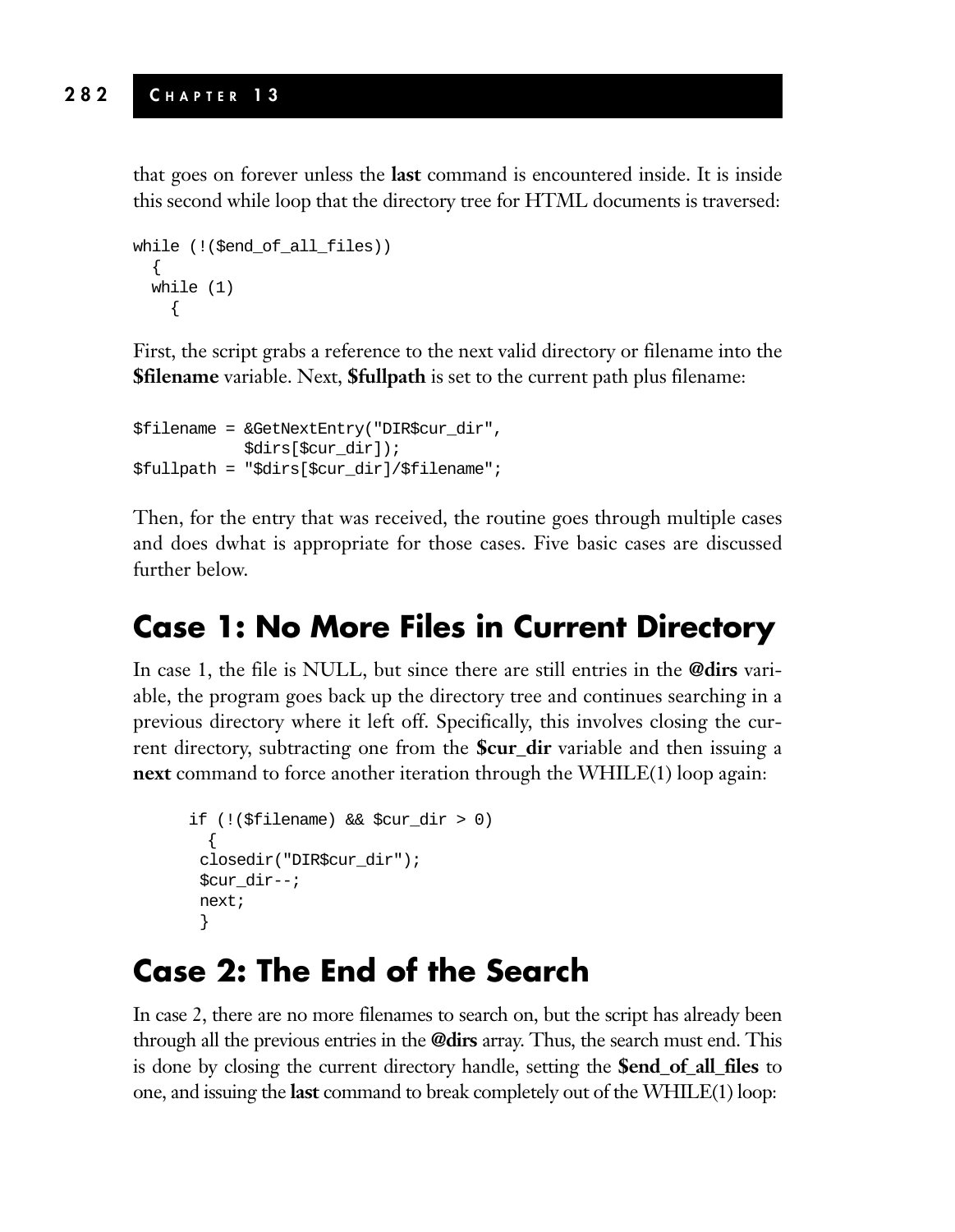```
if (!($filename))
  \left\{ \right.closedir("DIR$cur_dir");
   $end_of_all_files = 1;
   last;
   }
```
#### **Case 3: The File is a Directory**

Case 3 discovers that the filename is actually a directory, so the script descends down into the directory if it is both readable and executable. The program checks if the file is a directory using the -**d** flag. It also checks for Readability and Execute rights by using the **-r** and **-x** flags.

Finally, the program goes down the directory tree if the filename is a directory, by incrementing the current directory counter, **\$cur\_dir**, by one, pushing a new path onto the **@dirs** array, and opening a new directory handle. Finally, the **next** command is used to force the script to go back to the top of the WHILE(1) loop:

```
if (-d $fullpath)
      {
         if (-r $fullpath && -x $fullpath)
           {
           $cur_dir++;
           $dirs[$cur_dir] = $fullpath;
           opendir("DIR$cur_dir", $dirs[$cur_dir]);
           next;
           }
         else
           {
           next;
           }
         } # End of Case 3 (File is directory
```
#### **Case 4: The File Is Unwanted**

In Case 4, the script checks to see if the file about to be searched is actually unwanted. The program starts by setting the **\$unwanted\_file** flag to 0. Then, each unwanted file in the **@unwanted\_files** array is gone through and checked if the filename and path is unwanted by doing a pattern match against it. If it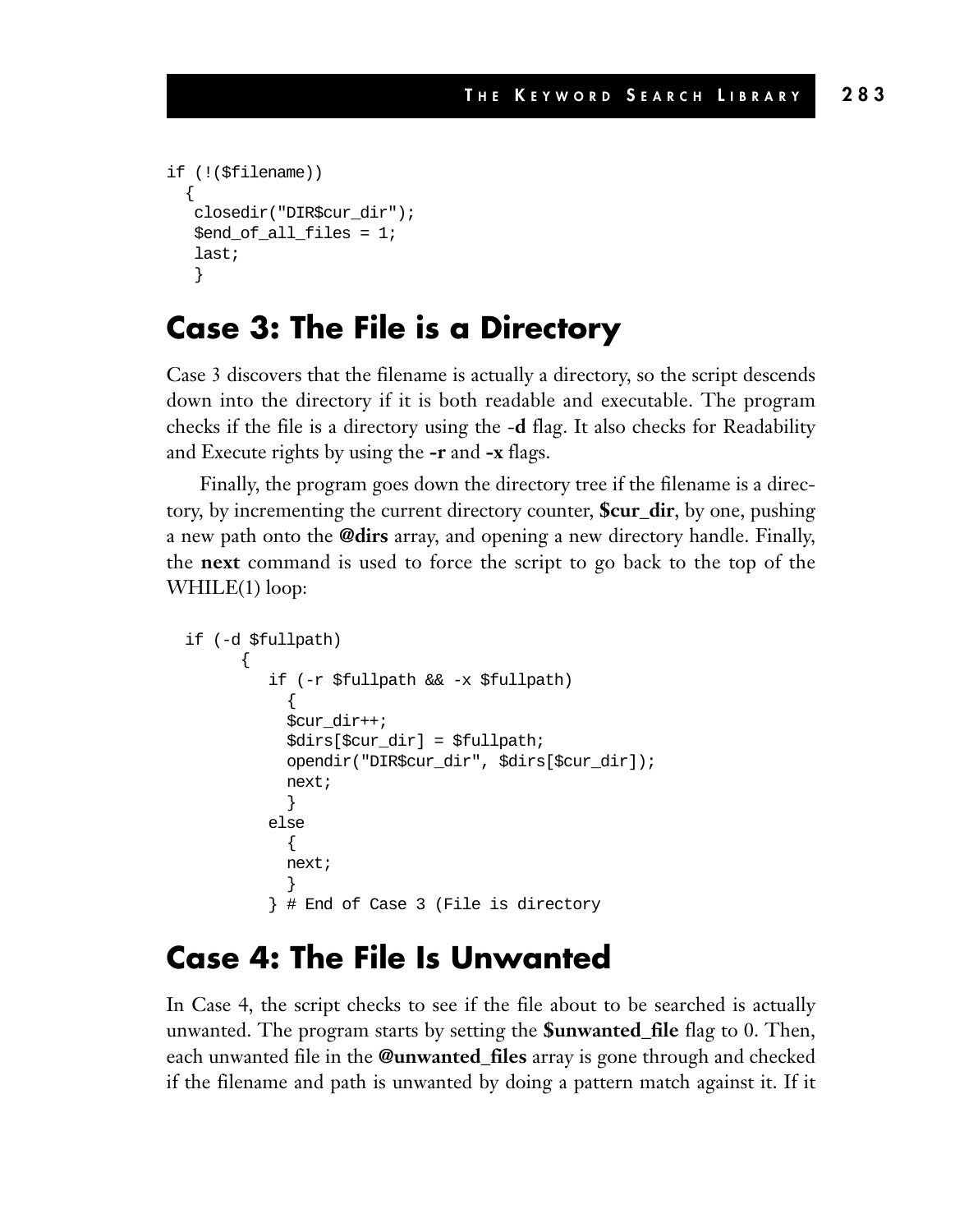is, then the **\$unwanted\_file** flag is set to 1. Finally, after all the **@unwanted\_files** have been checked, if the **\$unwanted\_file** flag is equal to 1, the **next** command is issued to reiterate through the WHILE(1) loop again:

```
$unwanted file = 0;foreach (@sc_unwanted_files)
   {
      if (\frac{\xi_{\text{full}}}{\xi_{\text{min}}}){
         $unwanted_file = 1;}
       } # End of foreach unwanted files
if ($unwanted_file)
       {
      next;
       } # End of Case 4 Unwanted File
```
#### **Case 5: The File Must Be Searched**

In this, the last case, the script finds out that the file really is a file that we want to search for keywords in. The **-r** flag is used to check if the file is readable and if it is, the **last** command is issued in order to force a breakout of the WHILE(1) loop. Breaking out of this loop will allow the script to move on and search through the file:

```
if (-r $fullpath)
   {
   last;
   } # Make sure the file is readable
\} # End of While (1)
```
After the WHILE(1) loop, we check again for the **\$end\_of\_all\_files** flag. If it is not set equal to one then the script can continue the file searching:

```
if (!($end_of_all_files))
  {
```
When we search a file, we initially set **@not\_found\_words** equal to the array of keywords we want to search. This corresponds to the idea that initially all of the words are not found. As we search the file and find keywords later on, those keywords will be deleted from the **@not\_found\_words** array. When the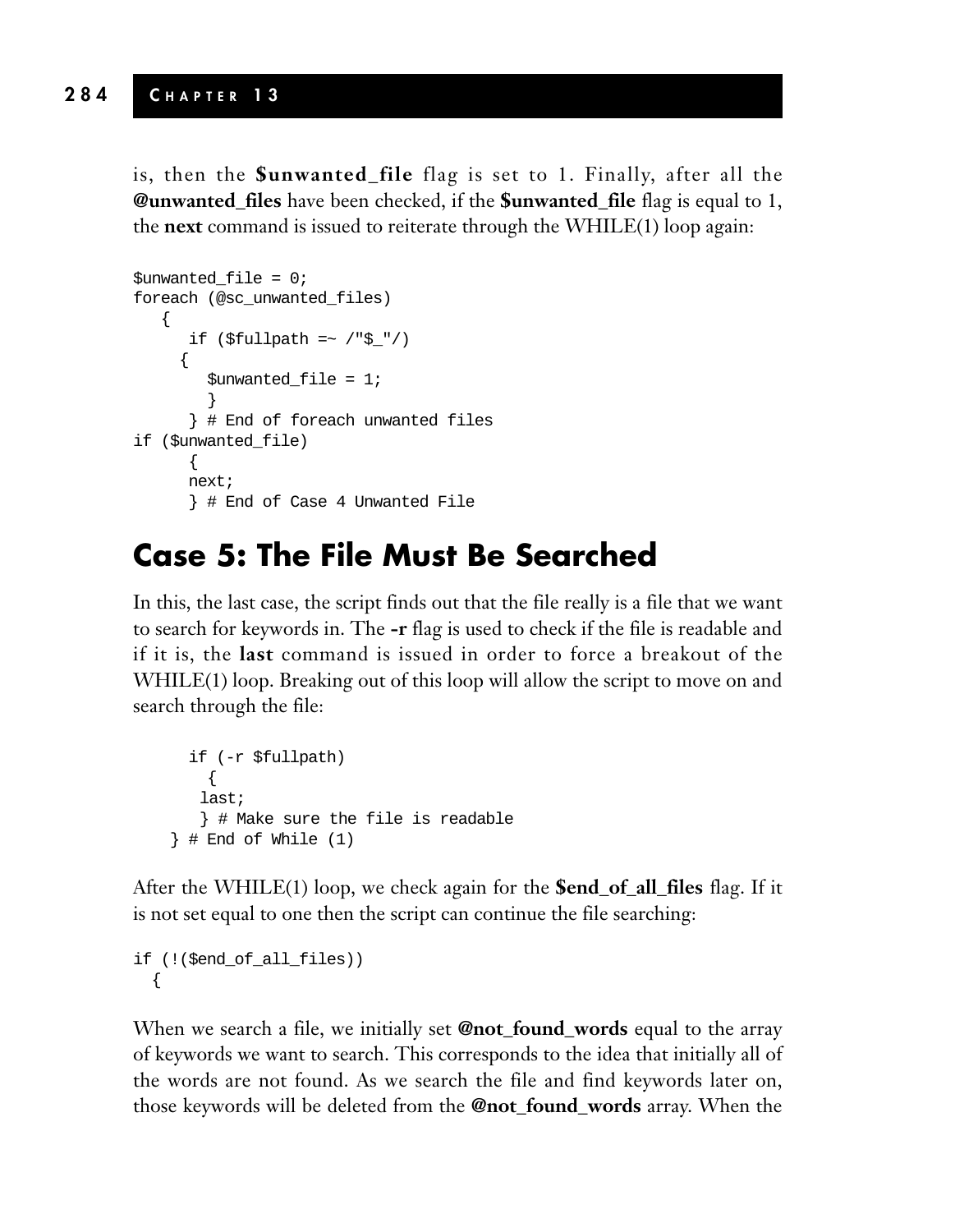**@not\_found\_words** array has no elements left in it, we know that all the keywords were found in the file and that we have found a hit:

```
@not_found_words = @keyword_list;
```
In addition to searching for the keyword, we will attempt to parse out the name of the title of the HTML file. The **\$are\_we\_in\_head** flag is initially set to zero. If it is zero, we know that we are in the header of the HTML file still. Upon reaching a </HEAD> or </TITLE> flag, the script knows that it is done reading the header. The header is read into the **\$headline** variable.

```
$are we in head = 0;
     open(SEARCHFILE, $fullpath);
     $headline = "";
     while(<SEARCHFILE>)
       {
       $line = $;
       $headline .= $line if ($are_we_in_head == 0);
       $are_we_in_head = 1
         if (($line =~ m!</head>!i) || ($line =~
            \langletitle>!i));
```
The **&FindKeywords** subroutine performs the actual searching of the keywords in each line as it is read in from the file. When the **&FindKeywords** subroutine finds a match, it deletes the keyword from the **@not\_found\_words** array:

```
&FindKeywords($exact_match, $case_sensitive,
                      $line, *not_found_words);
       } # End of SEARCHFILE
     close (SEARCHFILE);
```
# **Displaying the Search Hits**

If the **@not\_found\_words** array is less than 1, the script knows that all the keywords were found, so it prints out the matched files. Part of the routine that prints out the match consists of parsing the title of the document out of the HTML code stored in **\$headline**:

```
if (@not_found_words < 1)
      {
```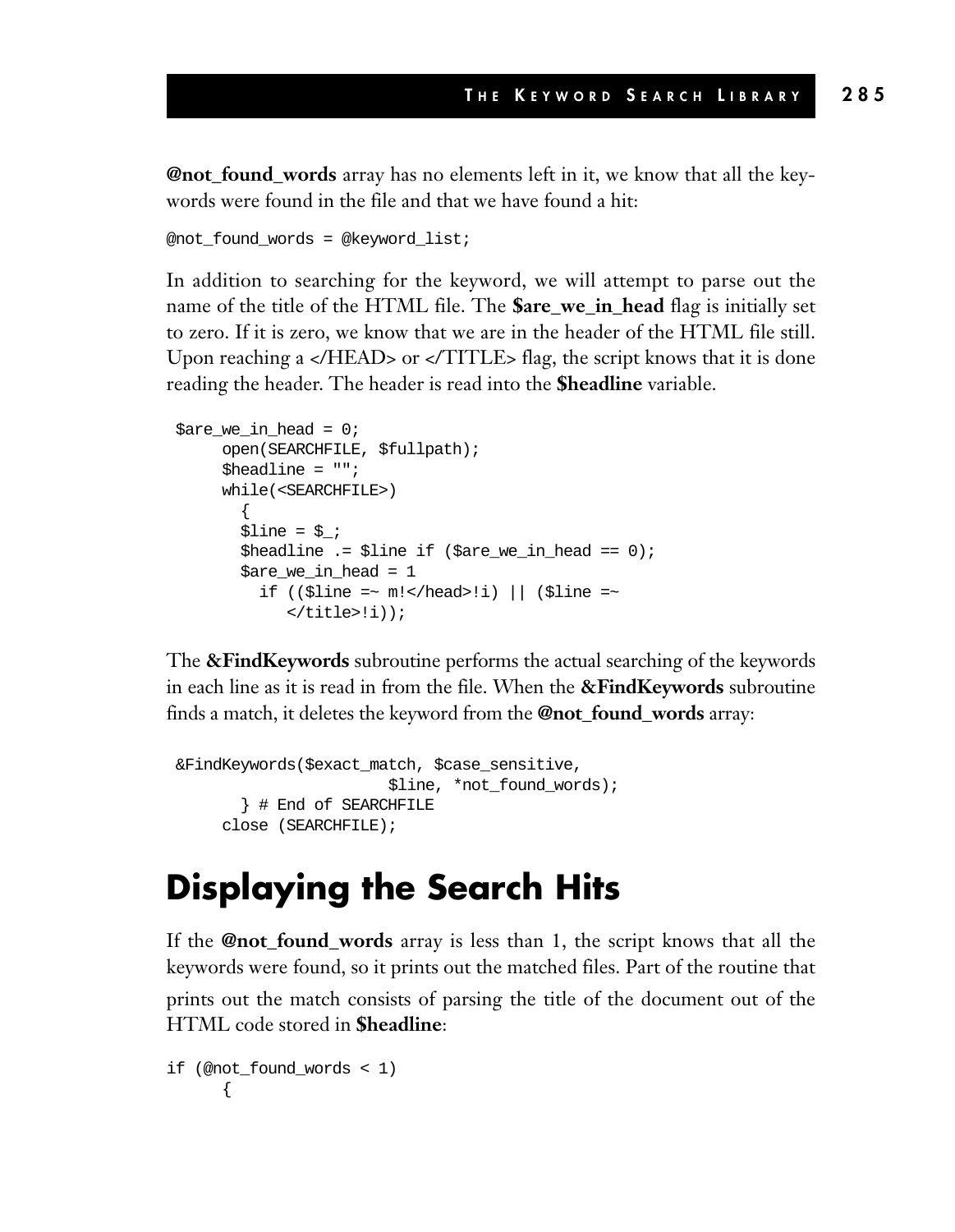#### **286 C HAPTER 1 3**

The first thing the routine does is replace all newlines with spaces in **\$headline**. Then, it sets up a match against the regular expression  $\langle$ title $\rangle$ ( $\langle$ \*) $\langle$ /title $\rangle$ . This expression matches for zero or more characters between the <TITLE> HTML tags. In Perl, the successful match will make the variable **\$1** equal to the characters between the <TITLE> tags. The **i** at the end of the match expression indicates that the match is done without regard to case. If the title turns out not to exist in this document, the **\$title** variable is set to **"No Title Given"**.



We use a special form of the match operator below. Most of the time we use **/**'s to indicate the endpoints of a search. Here, we use the m (match) operator followed by a different character to use as our matching operator. In this case, we use the exclamation point (**!**) to delimit the search. The reason we do this is because we are including **/**'s inside the actual expression to search, and escaping them with the backslash (**\**) would look messy.

```
$headline =~ s/\n\ln/ /g;
  $headline =~ m!<title>(.*)</title>!i;
  $title = $1;if ($title eq "")
 {
$title = "No Title Given";
 }
```
The program then strips out the **\$root\_web\_path** because it contains information we do not want to pass to the user about the internal directory structure of the Web server. Finally, the script prints out the HTML code related to the hit that we have found and increments the hit counter.

\$fullpath =~ s!\$sc\_root\_web\_path/!!; &PrintBodyHTML(\$fullpath, \$title); \$number\_of\_hits++; } # If there are no not\_found\_words } # If Not The End of all Files } # End of While Not At The End Of All Files

If there were no results found, the HTML for "getting no hits" is printed out.

```
if ($number_of_hits == 0)
  {
 &PrintNoHitsBodyHTML;
  }
```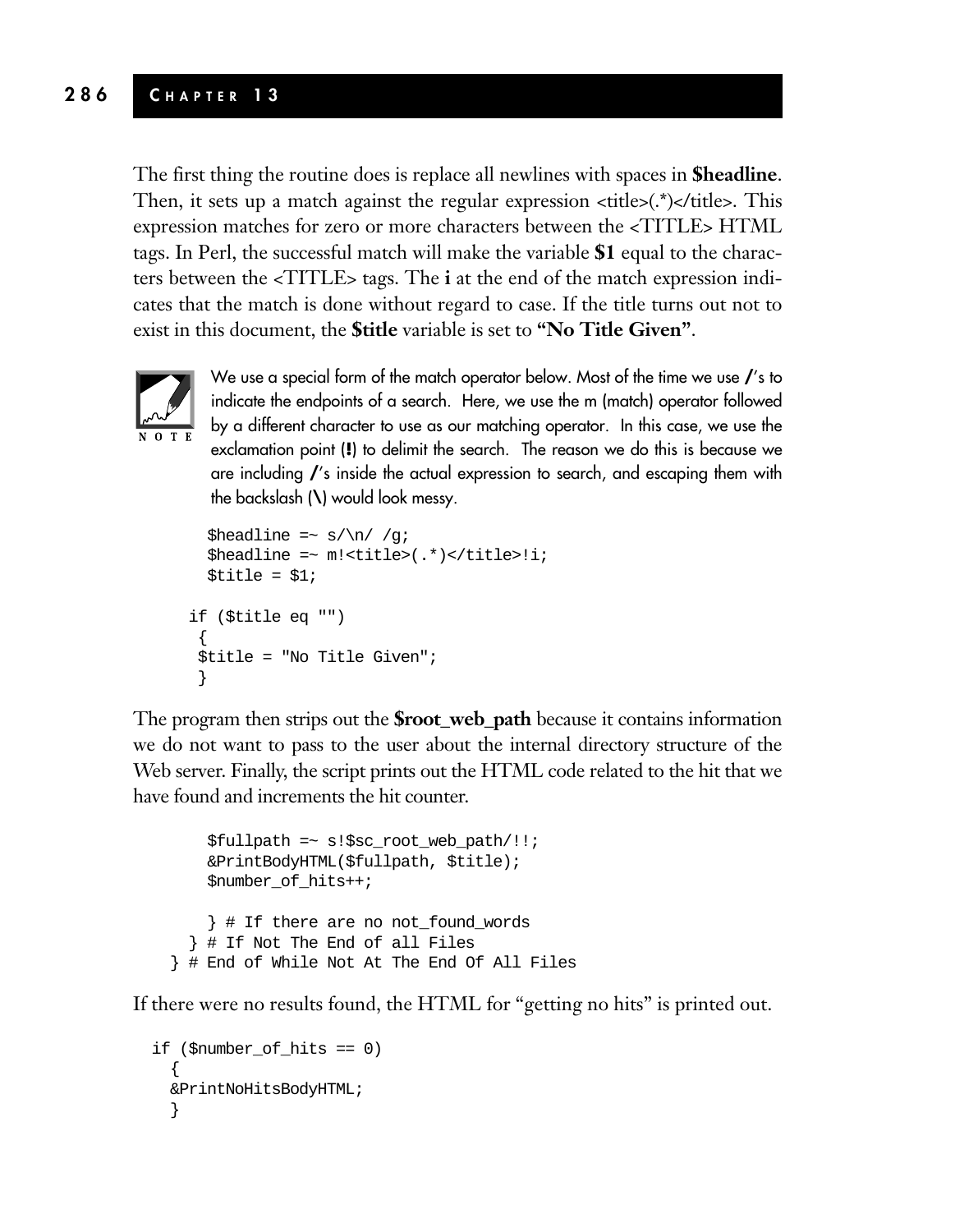```
print qq!</UL></BODY></HTML>!;
} # end of subroutine
```
## **FindKeywords Subroutine**

The **FindKeywords** subroutine is the core routine of the entire search engine and is called with the following syntax:

```
&FindKeywords("on", "on", $line, *not_found_words);
```
As you can see, the subroutine accepts a line of a file and the keywords to search for in that line. If a keyword is found, the routine splices it out of the keyword array (**@not\_found\_words**). Thus, when the **@not\_found\_words** array no longer has any elements in it, the script knows that all the keywords have been found in the file:

sub FindKeywords {

There are four parameters. The first, **\$exact\_match**, is equal to **on** if the type of pattern match we are doing is based on an exact one to one match of each letter in the keyword to each letter in a word contained in the HTML document. Likewise, the **\$case\_sensitive** variable is on if the customer requested case sensitivity in the search. The third parameter, **\$line**, is a line in the HTML file that is currently being searched for the keywords. The fourth and final parameter, **\*not\_found\_words**, is a reference to the array **@not\_found\_words**, which contain a list of all the keywords not found so far. As keywords get found in the searched file, this array has its words removed. Thus, when the array is empty, we know the file contained all the keywords. In other words, there are no "not found words" if the search is successful:

```
local($exact_match, $case_sensitive,
$line, *not_found_words) = @_;
  local($x, $match_word);
```
If the exact match and case sensitivity are on, then the program matches all the words in the array by surrounding the keywords with **\b**. This means that the keyword has to be surrounded by word boundaries in order to be a valid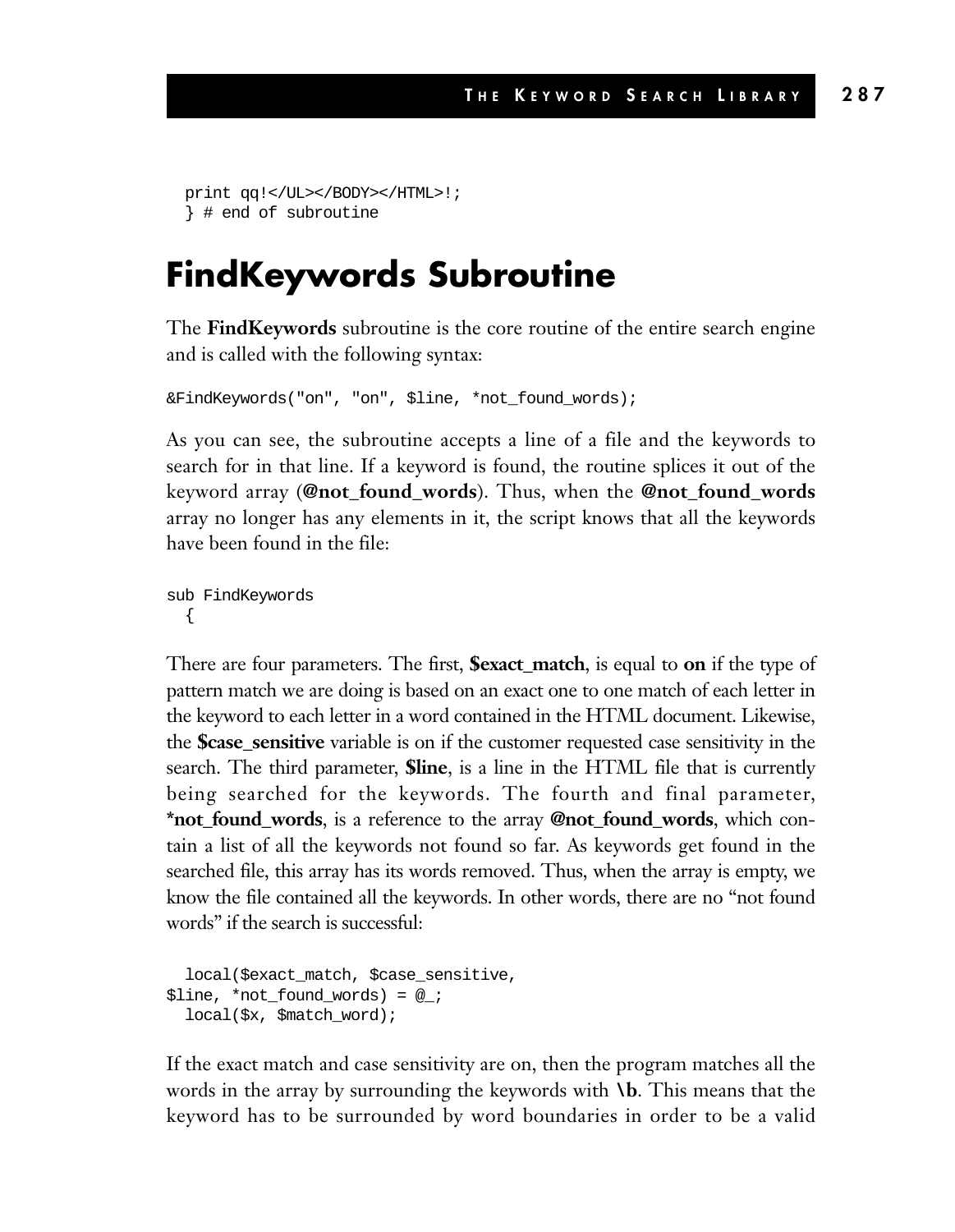match. Thus, the keyword *the* would not match a word like *there* , since *the* is only part of a larger word:

```
if ($case_sensitive eq "on")
  {
  if ($exact_match eq "on")
     {
    for (\frac{5}{x} = \text{mod\_found\_words}; \frac{5}{x} > 0; \frac{5}{x} - ){
       $match word = $not found words[$x - 1];
       if ($line =~ /\b$match_word\b/)
          {
```
The **splice** routine used below cuts out the words if they satisfy the search. The **splice** command is a Perl routine that accepts the original array, the element in the array to splice, the number of elements to splice, and a list or array to splice into the original array. Since we are leaving off the fourth parameter of the splice, the routine by default splices "nothing" into the array as the element number. This deletes the element in one convenient little routine:

```
splice(@not_found_words,$x - 1, 1);
    }
  \} # End of for (\frac{5x}{x} = @not_found_words...
}
```
If the exact match is not on, then the program will match simply on the basis of the letters in the keyword existing anywhere on the line regardless of if that keyword is part of a larger word or not:

```
else
  {
  for (\frac{5}{x} = \text{mod} \text{ found words}; \frac{5}{x} > 0; \frac{5}{x} < -){
    $match_word = $not_found_words[$x - 1];
    if ($line =~ /$match_word/)
     {
       splice(@not_found_words,$x - 1, 1);
       } # End of If
     \} # End of for (\frac{5}{x} = \text{mod\_found\_words...})} # End of ELSE
}
```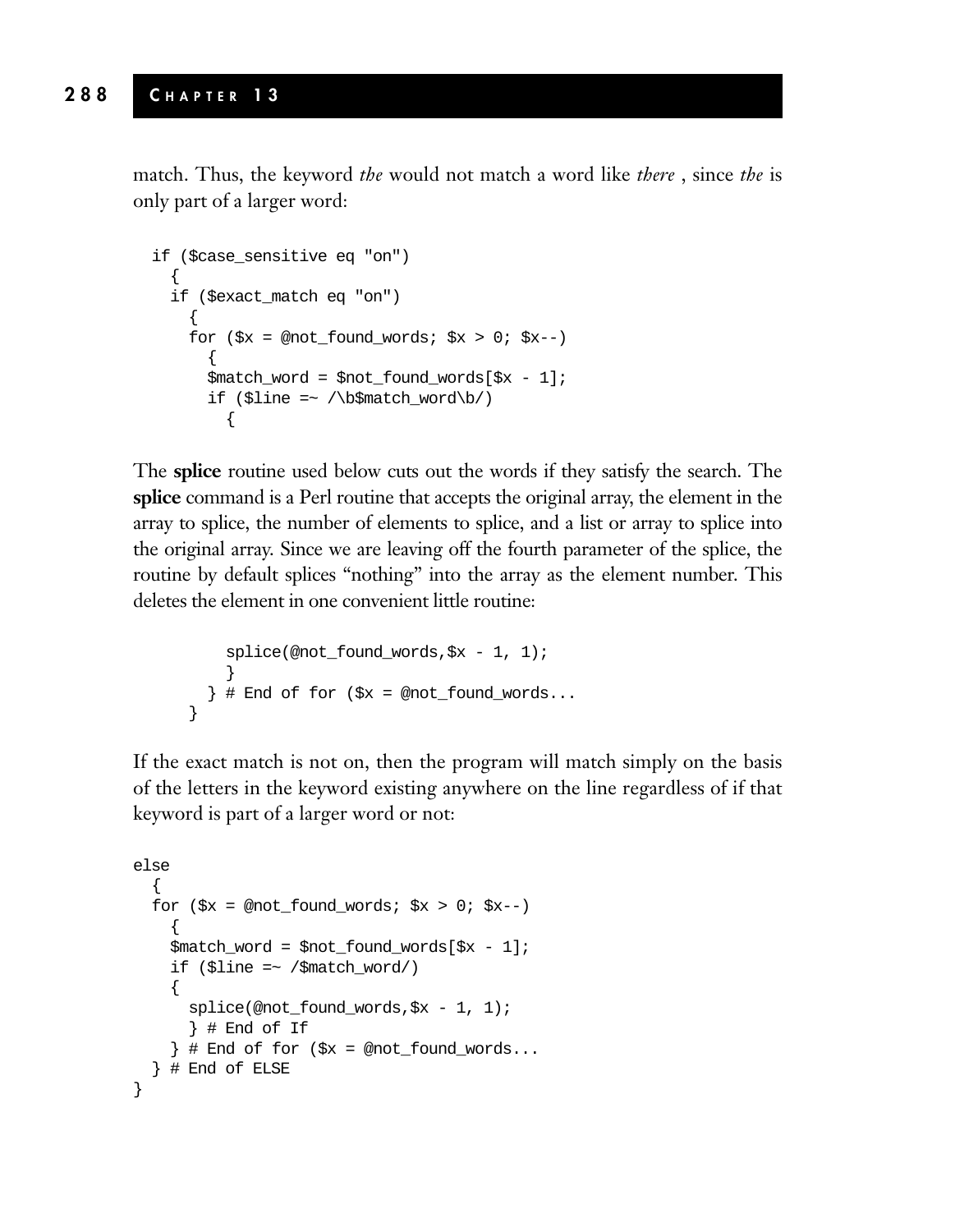Next, handle the case-insensitive situation with the exact same routines but performing searches with case-insensitive as indicated by the **i** given after the slashes defining the search term:

```
else
  {
  if ($exact_match eq "on")
     {
    for (\frac{5}{x} = \text{mod\_found\_words}; \frac{5}{x} > 0; \frac{5}{x} > -){
       $match word = $not found words[$x - 1];
       if ($line =~ /\b$match_word\b/i)
       {
         splice(@not_found_words,$x - 1, 1);
         } # End of If
       \} # End of for (\zeta x = @not_found_words...
    }
  else
     {
    for (\frac{5}{x} = \text{mod\_found\_words}; \frac{5}{x} > 0; \frac{5}{x} - ){
       $match word = $not found words[$x - 1];
      if ($line =~ /$match_word/i)
         {
         splice(@not_found_words,$x - 1, 1);
         } # End of If
       } # End of For Loop
    } # End of ELSE
  }
} # End of FindKeywords
```
### **GetNextEntry Subroutine**

The **GetNextEntry** subroutine reads the directory handle for the next entry in the directory. The routine accepts the current directory handle and the current directory path as parameters and is called with the following syntax:

```
&GetNextEntry(DIRECTORY_HANDLE, "directory_name");
```
The code is explained below:

```
sub GetNextEntry
  {
local($dirhandle, $directory) = @_;
```